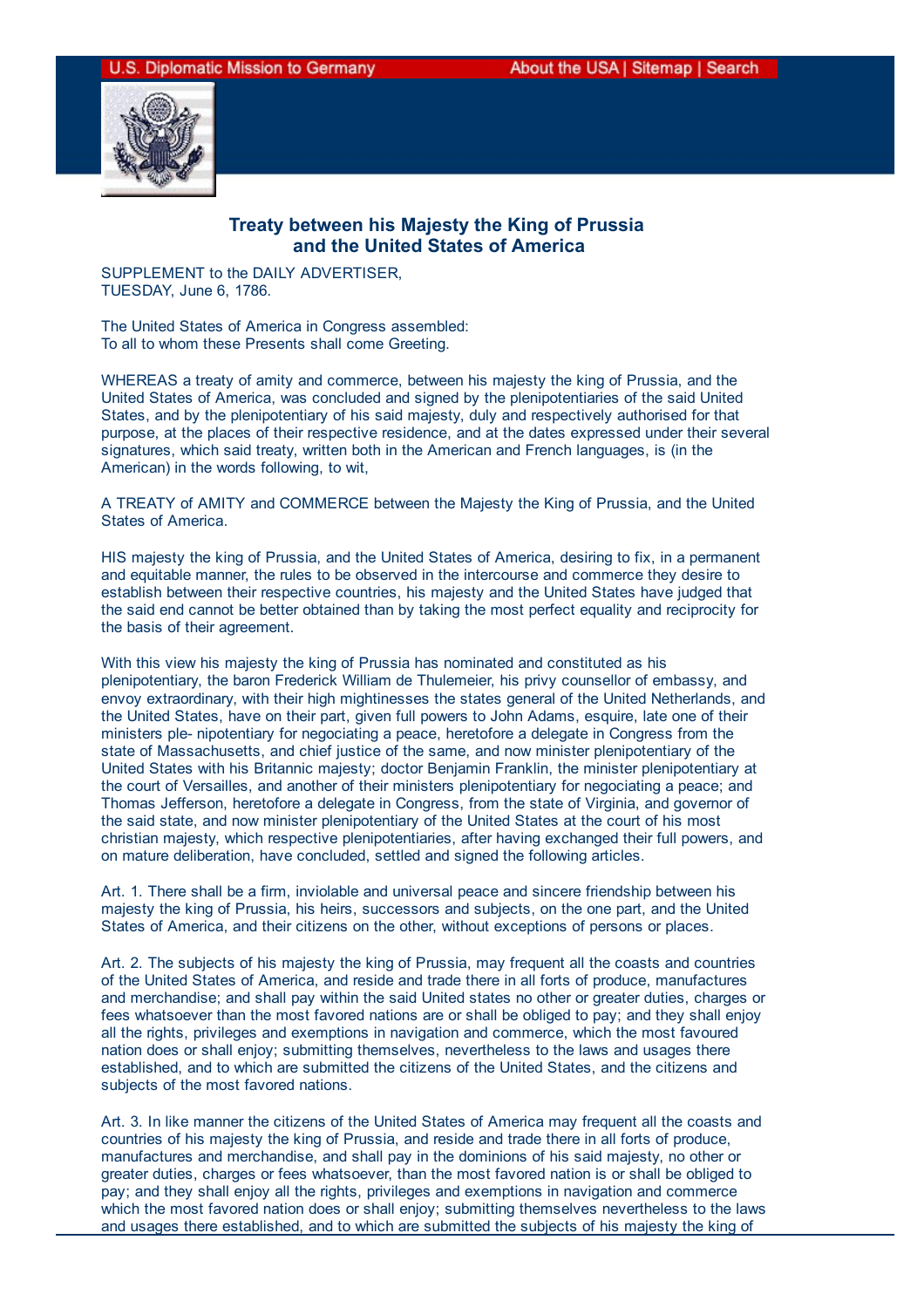Prussia, and the subjects and citizens of the most favored nations.

Art. 4. Most especially each party shall have a right to carry their own produce, manufactures and merchandise, in their own or any other vessels to any parts of the dominions of the other, where it shall be lawful for all the subjects or citizens of that other, freely to purchase them; and thence to take the produce, manufactures and merchandise of the other, which all the said citizens of subjects shall in like manner be free to sell them, paying in both cases such duties, charges and fees only, as are or shall be paid by the most favored nation. Nevertheless the king of Prussia and the United States, and each of them, reserve to themselves the right where any nation restrains the transportation of merchandise to the vessels of the country of which it is the growth or manufacture, to establish against such nation retaliating regulations; and also the right to prohibit, in their respective countries, the importation and exportation of all merchandise whatsoever, when reasons of state shall require it. In this case the subjects or citizens of either of the contracting parties shall not import nor export the merchandise prohibited by the other; but if one of the contracting parties permits any other nation to import or export the same merchandise, the citizens or subjects of the other shall immediately enjoy the same liberty.

Art. 5. The merchants, commanders of vessels, or other subjects or citizens of either party, shall not, within the ports or jurisdiction of the other, be forced to unload any fort of merchandise into any other vessels, not to receive them into their own, nor to wait for their being loaded longer than they please.

Art. 6. That the vessels of either party loading within the ports or jurisdiction of the other, may not be uselessly harassed or detained, it is agreed that all examinations of goods required by the laws, shall be made before they are laden on board the vessel and that there shall be no examination after: nor shall the vessel be searched at any time, unless articles shall have been laden therein clandestinely and illegally, in which case the person by whose order they were carried on board, or who carried them without order, shall be liable to the laws of the land in which he is, but no other person shall be molested, nor shall any other goods, nor the vessel be seized or detained for that cause.

Art. 7. Each party shall endeavour, by all the means in their power, to protect and defend all vessels and other effects belonging to the citizens or subjects of the other, which shall be within the extent of their jurisdiction, by sea or by land; and shall use all their efforts to recover, and cause to be restored to their right owners, their vessels and effects which shall be taken from them within the extent of their said jurisdiction.

Art. 8. The vessels of the subjects or citizens of either party, coming on any coast belonging to the other, but not willing to enter into port, or being entered into port, and not willing to unload their cargoes or break bulk, shall have liberty to depart and to pursue their voyage without molestation and without being obliged to reader account of their cargo, or to pay any duties, charges or fees whatsoever, except those established for vessels entered into port, and appropriated to the maintenance of the port itself, or of other establishments for the safety and convenience of navigators, which duties, charges and fees shall be the same, and shall be paid on the same footing as in the case of subjects or citizens of the country where they are established.

Art. 9. When any vessel of either party shall be wrecked, foundered, or otherwise damaged on the coasts, or within the dominion of the other, their respective subjects or citizens, shall receive, as well for themselves as for their vessel and effects, the same assistance which would be due to the inhabitants of the country where the damage happens, and shall pay the same charges and dues only as the said inhabitants would be subject to pay in a like case; and if the operations of repair shall require that the whole or any part of their cargo be unladed, they shall pay no duties, charges or fees on the part which they shall relade and carry away. The ancient and barbarous right to wrecks of the sea shall be entirely abolished, with respect to the subjects or citizens of the two contracting parties.

Art. 10. The citizens or subjects of each party shall have power to dispose of their personal goods within the jurisdiction of the other, by testament, donation or otherwise; and their representatives, being subjects or citizens of the other party, shall succeed to their said personal goods, whether by testament or ab intestato, and may take possession thereof, either by themselves or by others acting for them, and dispose of the same at their will, paying such dues only as the inhabitants of the country wherein the said goods are, shall be subject to pay in like cases; and in case of the absence of the representatives, such care shall be taken of the said goods, and for so long a time as would be taken of the goods of a native in like case, until the lawful owner may take measures for receiving them. And if question shall arise among several claimants, to which of them the said goods belong, the same shall be decided finally by the laws and judges of the land wherein the said goods are. And where, on the death of any person holding real estate within the territories of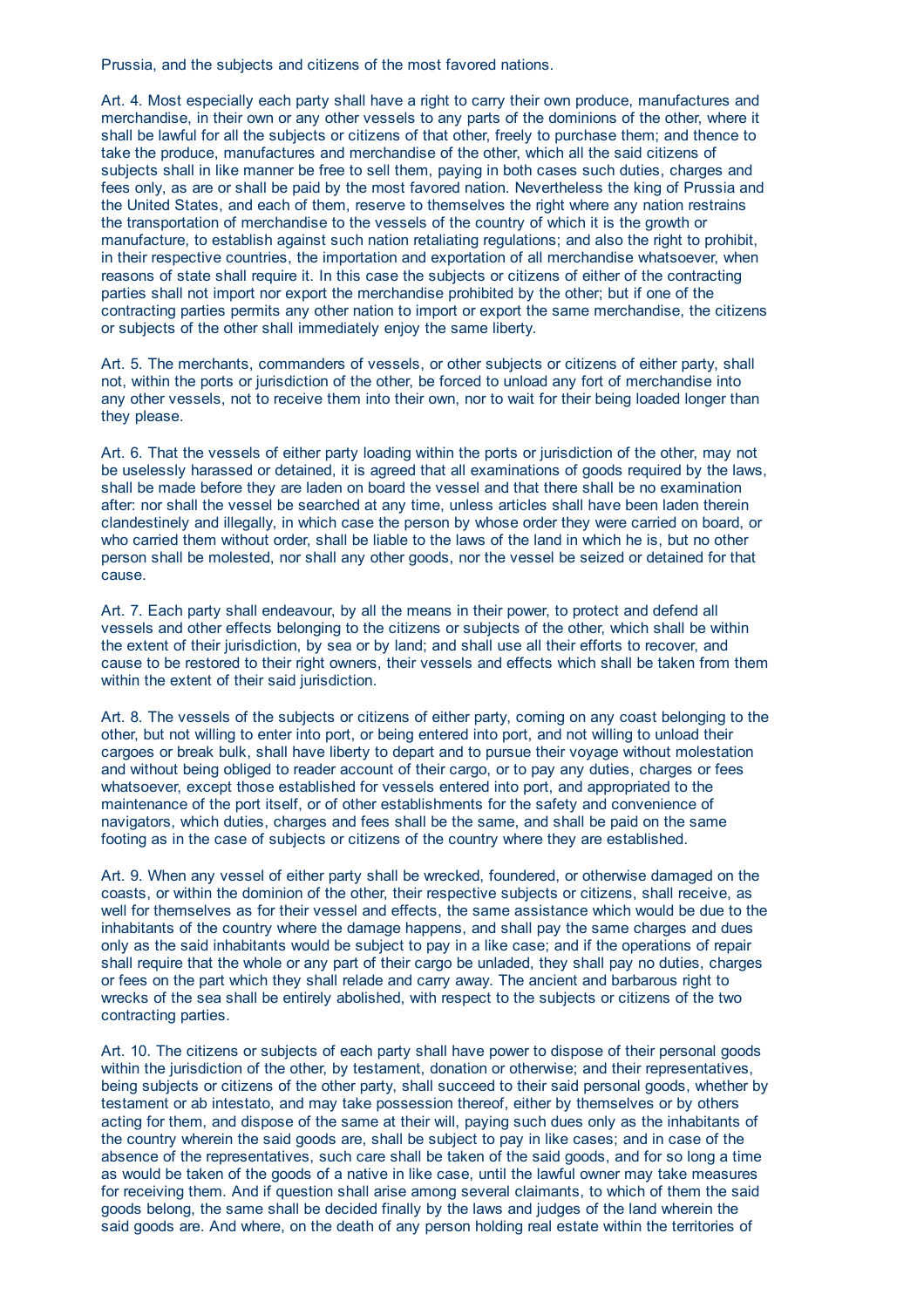the one party, such real estate would by the laws of the land descend on a citizen or subject of the other, were he not disqualified by alienage, such subjects shall be allowed a reasonable time to sell the same, and to withdraw the proceeds without molestation; and exempt from all rights of detraction on the part of the government of the respective states. But this article shall not derogate in any manner from the force of the laws already published or hereafter to be published, by his majesty the king of Prussia, to prevent the emigration of his subjects.

Art. 11. The most perfect freedom of conscience and of worship, is granted to the citizens or subjects of either party, within the jurisdiction of the other, without being liable to molestation in that respect, for any cause other than an insult on the religion of others. Moreover when the subjects or citizens fo the one party, shall die within the jurisdiction of the other, their bodies shall be buried in the usual burying grounds, or other decent and suitable places, and shall be protected from violation or disturbance.

Art. 12. If one of the contracting parties should be engaged in war with any other power, the free intercourse and commerce of the subjects or citizens of the party remaining neuter with the belligerent powers, shall not be interrupted. On the contrary, in that cases as in full peace, the vessels of the neutral party may navigate freely to and from the ports and on the coasts of the belligerent parties, free vessels making free goods, insomuch that all things shall be adjudged free which shall be on board any vessel belonging to the neutral party, although such things belong to an enemy of the other; and the same freedom shall be extended to persons who shall be on board a free vessel, although they should be enemies to the other party, unless they be soldiers in actual service of such enemy.

Art. 13. And in the same case of one of the contracting parties being engaged in war with any other power, to prevent all the difficulties and misunderstandings that usually arise respecting the merchandise heretofore called contraband, such as arms, ammunition and military stores of every kind, no such articles carried in the vessels, or by the subjects or citizens of one of the parties to the enemies of the other, shall be deemed contraband, so as to induce confiscation or condemnation and a loss of property to individuals. Nevertheless, it shall be lawful to stop such vessels and articles, and to detain them for such length of time as the captors may think necessary to prevent the inconvenience or damage that might ensue from their proceeding, paying however a reasonable compensation for the loss such arrest shall occasion to the proprietors: And it shall further be allowed to use in the service of the captors, the whole or any part of the military stores so detained, paying the owners the full value of the same, to be ascertained by the current price at the place of its destination. But in the case supposed, of a vessel stopped for articles heretofore deemed contraband, if the master of the vessel stopped will deliver out the goods supposed to be of contraband nature, he shall be admitted to do it, and the vessel shall not in that case be carried into any port, nor further detained, but shall be allowed to proceed on her voyage.

Art. 14. And in the same case where one of the parties is engaged in war with another power, that the vessels of the neutral party may be readily and certainly known, it is agreed, that they shall be provided with sealetters or passports, which shall express the name, the property and burthen of the vessel, as also the name and dwelling of the master, which passports shall be made out in good and due forms (to be settled by conventions between the parties whenever occasion shall require) shall be renewed as often as the vessel shall return into port; and shall be exhibited whensoever required, as well in the open sea as in port. But if the said vessel be under convoy of one or more vessels of war, belonging to the neutral party, the simple declaration of the officer commanding the convoy, that the said vessel belongs to the party of which he is, shall be considered as establishing the fact, and shall relieve both parties from the trouble of further examination.

Art. 15. And to prevent entirely all disorder and violence in such cases, it is stipulated, that when the vessels of the neutral party, sailing without convoy, shall be met by any vessel of war, public or private, of the other party, such vessel of war shall not approach within cannon shot of the said neutral vessel, nor send more than two or three men in their boat on board the same, to examine her sealetters or passports. And all persons belonging to any vessel of war, public or private, who shall molest, or injure, in any manner whatever, the people, vessels or effects of the other party, shall be responsible in their persons and property for damages and interest, sufficient security for which shall be given by all commanders of private armed vessels before they are commissioned.

Art. 16. It is agreed that the subjects or citizens of each of the contracting parties, their vessels and effects, shall not be liable to any embargo or detention on the part of the other, for any military expedition, or other public or private purpose whatsoever. And in all cases of seizure, detention or arrest, for debts contracted or offences committed by any citizen or subject of the one party, within the jurisdiction of the other, the same shall be made and prosecuted by order and authority of law only, and according to the regular course of proceedings usual in such cases.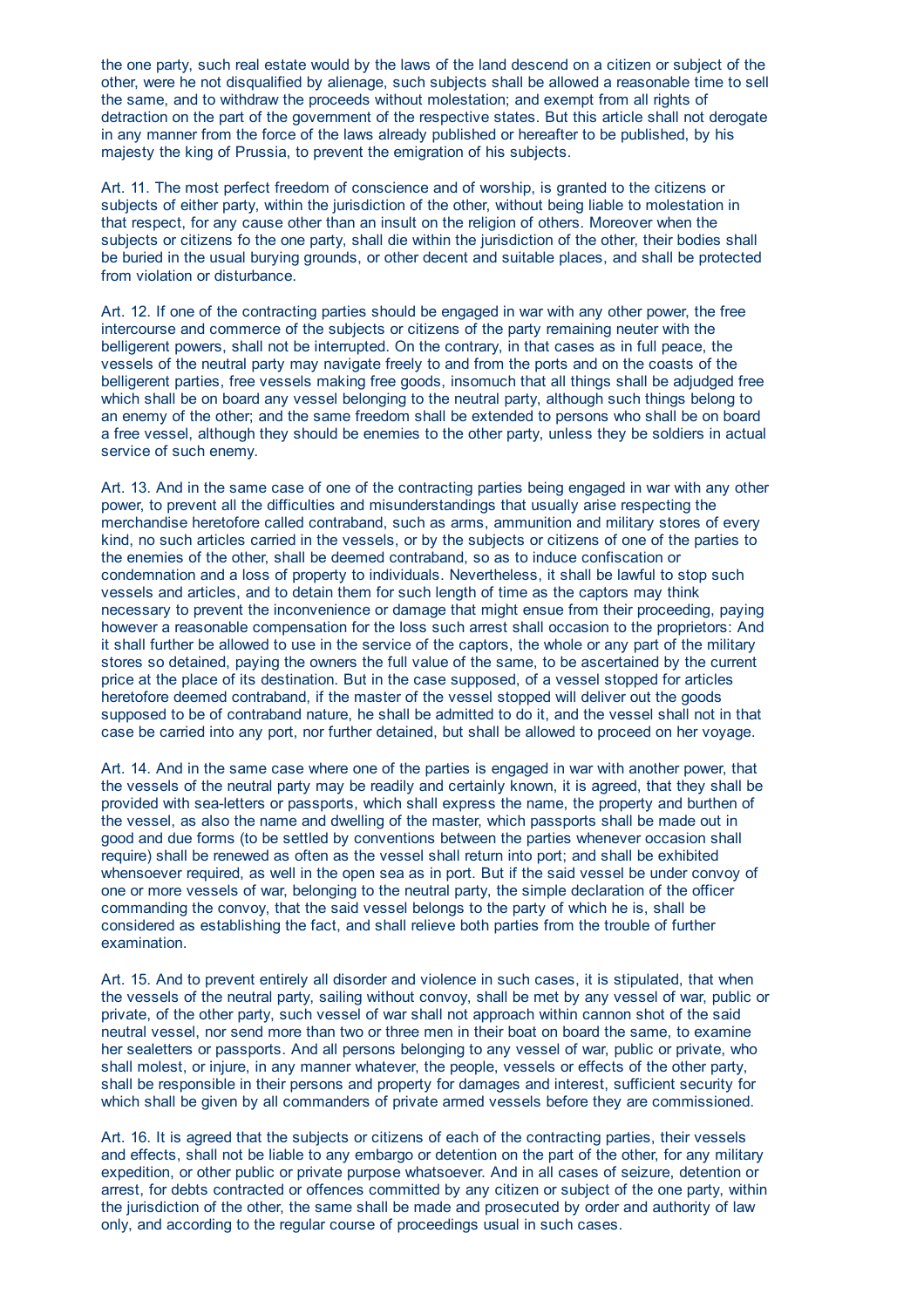Art. 17. If any vessel or effects of the neutral powers be taken by an enemy of the other, or by a pirate, and retaken by that other, they shall be brought into some port of one of the parties, and delivered into the custody of the officers of that port, in order to be restored entire to the true proprietor as soon as due proof shall be made concerning the property thereof.

Art. 18. If the citizens or subjects of either party, in danger from tempests, pirates, enemies or other accident, shall take refuge with their vessels or effects, within the harbours or jurisdiction of the other, they shall be received, protected and treated with humanity and kindness, and shall be permitted to furnish themselves, at reasonable prices, with all refreshments, provisions and other things necessary for their sustenance, health and accommodation, and for the repair of their vessels.

Art. 19. The vessels of war, public and private, of both parties, shall carry freely wheresoever they please, the vessels and effects taken from their enemies, without being obliged to pay any duties, charges or fees to officers of admiralty, of the customs or any others, nor shall such prizes be arrested, searched or put under legal process when they come to, and enter the ports of the other party, but may freely be carried out again at any time by their captors to the places expressed in their commissions, which the commanding officer of such vessels shall be obliged to shew. But no vessel which shall have made prizes on the subjects of his most christian majesty the king of France, shall have a right of asylum in the ports or havens of the said United States; and if any such be forced therein by tempest or dangers of the sea, they shall be obliged to depart as soon as possible, according to the tenor of the treaties existing between his said most christian majesty and the said United States.

Art. 20. No citizen or subject of either of the contracting parties shall take from any power with which the other may be at war, any commission or letter of marque for arming any vessel to act as a privateer against the other, on pain of being punished as a pirate; nor shall either party hire, lend, or give any part of their naval or military force to the enemy of the other, to aid them offensively or defensively against that other.

Art. 21. If the two contracting parties should be engaged in war against a common enemy, the following points shall be observed between them.

1st. If a vessel of one of the parties, retaken by a privateer of the other, shall not have been in possession of the enemy more than twenty-four hours, she shall be restored to the first owner for one third of the value of the vessel and cargo; but if she shall have been more than twenty-four hours in possession of the enemy, she shall belong wholly to the recaptor. 2d. If in the same case the recapture were by a public vessel of war of the one party, restitution shall be made to the owner for one thirtieth part of the value of the vessel and cargo, if she shall not have been in the possession of the enemy more than twenty-four hours, and one tenth of the said value where she shall have been longer, which sums shall be distributed in gratuities to the recaptors. 3d. The restitution in the cases aforesaid, shall be after due proof of property, and surety given for the part to which the recaptors are entitled. 4th. The vessels of war, public and private, of the two parties, shall be reciprocally admitted with their prizes into the respective ports of each: but the said prizes shall not be discharged nor sold there, until their legality shall have been decided according to the laws and regulations of the states to which the captor belongs, but by the judicatures of the place into which the prize shall have been conducted. 5th. It shall be free to each party to make such regulations as they shall judge necessary for the conduct of their respective vessels of war, public and private, relative to the vessels which they shall take and carry into the ports of the two parties.

Art. 22. Where the parties shall have a common enemy, or shall both be neutral, the vessels of war of each shall upon all occasions take under their protection the vessels of the other going the same course, and shall defend such vessels as long as they hold the same course, against all force and violence, in the same manner as they ought to protect and defend vessels belonging to the party of which they are.

Art. 23. If war should arise between the two contracting parties, the merchants of either country, then residing in the other, shall be allowed to remain nine months to collect their debts and settle their affairs, and may depart freely, carrying off all their effects, without molestation or hindrance: And all women and children, scholars of every faculty, cultivators of the earth, artizans, manufacturers and fishermen unarmed and inhabiting unfortified towns, villages or places, and in general all others whose occupations are for the common subsistence and benefit of mankind, shall be allowed to continue their respective employments, and shall not be molested in their persons, nor shall their houses or goods be burnt, or otherwise destroyed, nor their fields wasted by the armed force of the enemy, into whose power, by the events of war, they may happen to fall; but if any thing is necessary to be taken from them for the use of such armed force, the same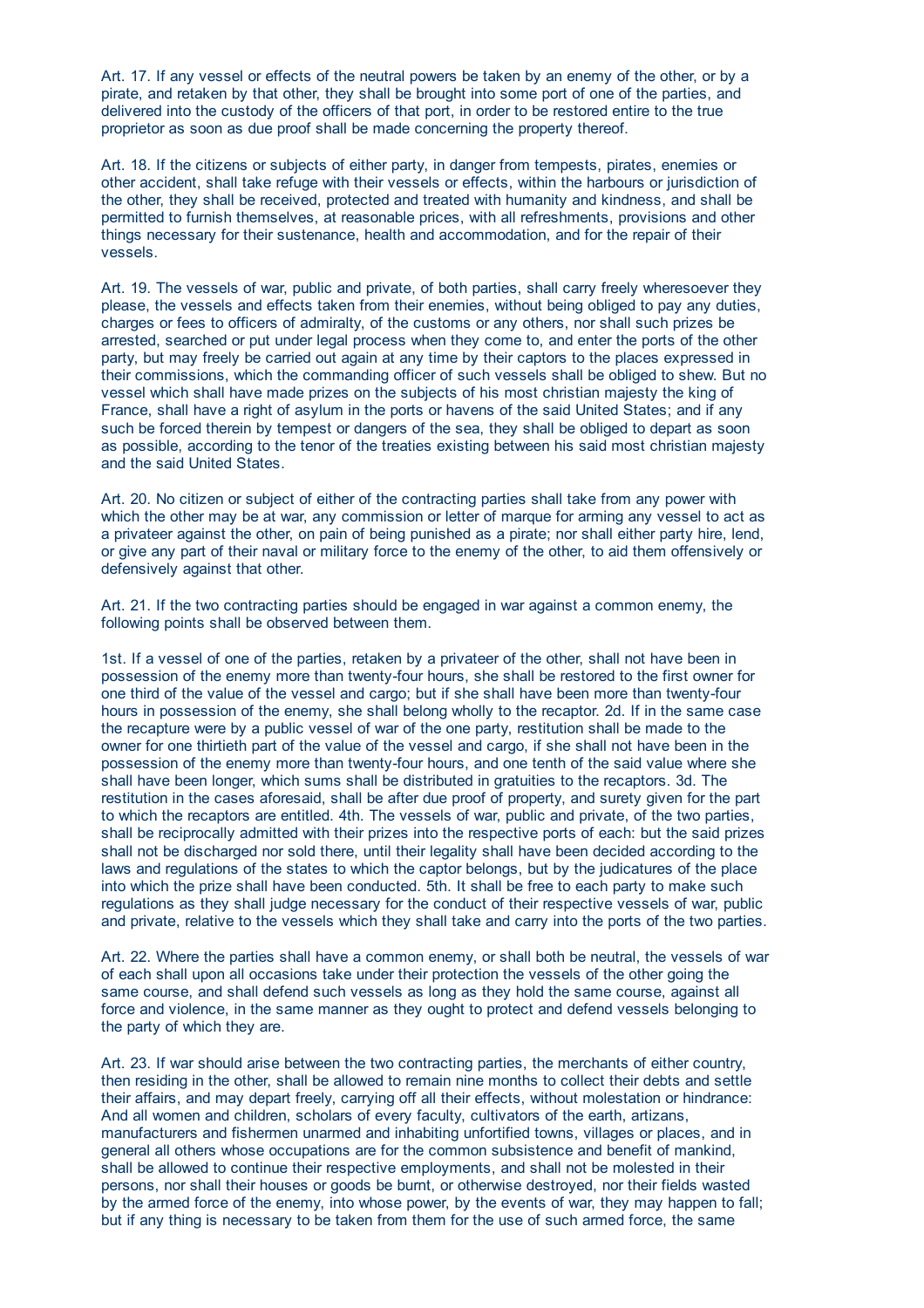shall be paid for at a reasonable price. And all merchant and trading vessels employed in exchanging the products of different places, and thereby rendering the necessaries, conveniencies and comforts of human life more easy to be obtained, and more general, shall be allowed to pass free and unmolested, and neither of the contracting powers shall grant or issue any commission to any private armed vessels empowering them to take or destroy such trading vessels, or interrupt such commerce.

Art. 24. And to prevent the destruction of prisoners of war, by sending them into distant and inclement countries, or by crouding them into close and noxious places, the two contracting parties solemnly pledge themselves to each other, and to the world, that they will not adopt any such practice; that neither will send the prisoners whom they may take from the other into the East-Indies, or any other parts of Asia or Africa, but that they shall be placed in some part of their dominions in Europe or America, in wholesome situations, that they shall not be confined in dungeons, prison-ships, nor prisons, nor be put into irons, nor bound, nor otherwise restrained in the use of their limbs; that the officers shall be enlarged on their paroles within convenient districts, and have comfortable quarters, and the common men be disposed in cantonments, open and extensive enough for air and exercise, and lodged in barracks as roomy and good as are provided by the party in whose power they are for their own troops; that the officers shall also be daily furnished by the party in whose power they are, with as many rations; and of the same articles and quality as are allowed by them, either in kind or by commutation, to officers of equal rank in their own army; and all others shall be daily furnished by them with such ration as they allow to a commonsoldier in their own service; the value whereof shall be paid by the other party on a mutual adjustment of accounts for the subsistance of prisoners at the close of the war; and the said accounts shall not be mingled with, or set off against any others, nor the balances due on them, be withheld as a satisfaction or reprisal for any other article, or for any other cause, real or pretended, whatever: that each party shall be allowed to keep a commissary of prisoners of their own appointment, with every separate cantonment of prisoners in pos- session of the other, which commissary shall see the prisoners as often as he pleases, shall be allowed to receive and distribute whatever comforts may be sent to them by their friends, and shall be free to make his reports in open letters to those who employ him; but if any officer shall break his parole, or any other prisoner shall escape from the limits of his cantonment, after they shall have been designated to him, such individual officer or other prisoner, shall forfeit so much of the benefit of this article as provides for his enlargement on parole or cantonment. And it is declared, that neither the pretence that war dissolves all treaties, nor any other whatever, shall be considered as annulling or suspending this and the next preceding article, but on the contrary, that the state of war is precisely that for which they are provided, and during which they are to be as sacredly observed as the most acknowledged articles in the law of nature or nations.

Art. 25. The two contracting parties grant to each other the liberty of having each in the ports of the other, consuls, vice-consuls, agents and commissaries of their own appointment, whose functions shall be regulated by particular agreement whenever either party shall chuse to make such appointment; but if any such consuls shall exercise commerce, they shall be submitted to the same laws and usages to which the private individuals of their nation are submitted in the same place.

Art. 26. If either party shall hereafter grant to any other nation, any particular favour in navigation or commerce, it shall immediately become common to the other party, freely, where it is freely granted, to such other nations, or on yielding the compensation where such nation does the same.

Art. 27. His majesty the King of Prussia, and the United States of America, agree that this treaty shall be in force during the term of ten years from the exchange of ratifications, and if the expiration of that term should happen during the course of a war between them, then the articles before provided for the regulation of their conduct during such a war, shall continue in force until the conclusion of the treaty which shall re-establish peace; and that this treaty shall be ratified on both sides, and the ratifications exchanged within one year from the day of its signature.

In testimony whereof, the plenipotentiaries before mentioned, have hereto subscribed their names and affixed their seals, at the places of their respective residence, and at the dates expressed under their several signatures.

F. G. de Taulemeier, la Hage de 10 Septembre, 1785. (L.S.) Thos. Jefferson. Paris, July 18, 1785 B. Franklin. Passy, July 9, 1785. John Adams, London, August 5, .......... 1785.

NOW KNOW YE, That we the said United States in Congress assembled, having considered and